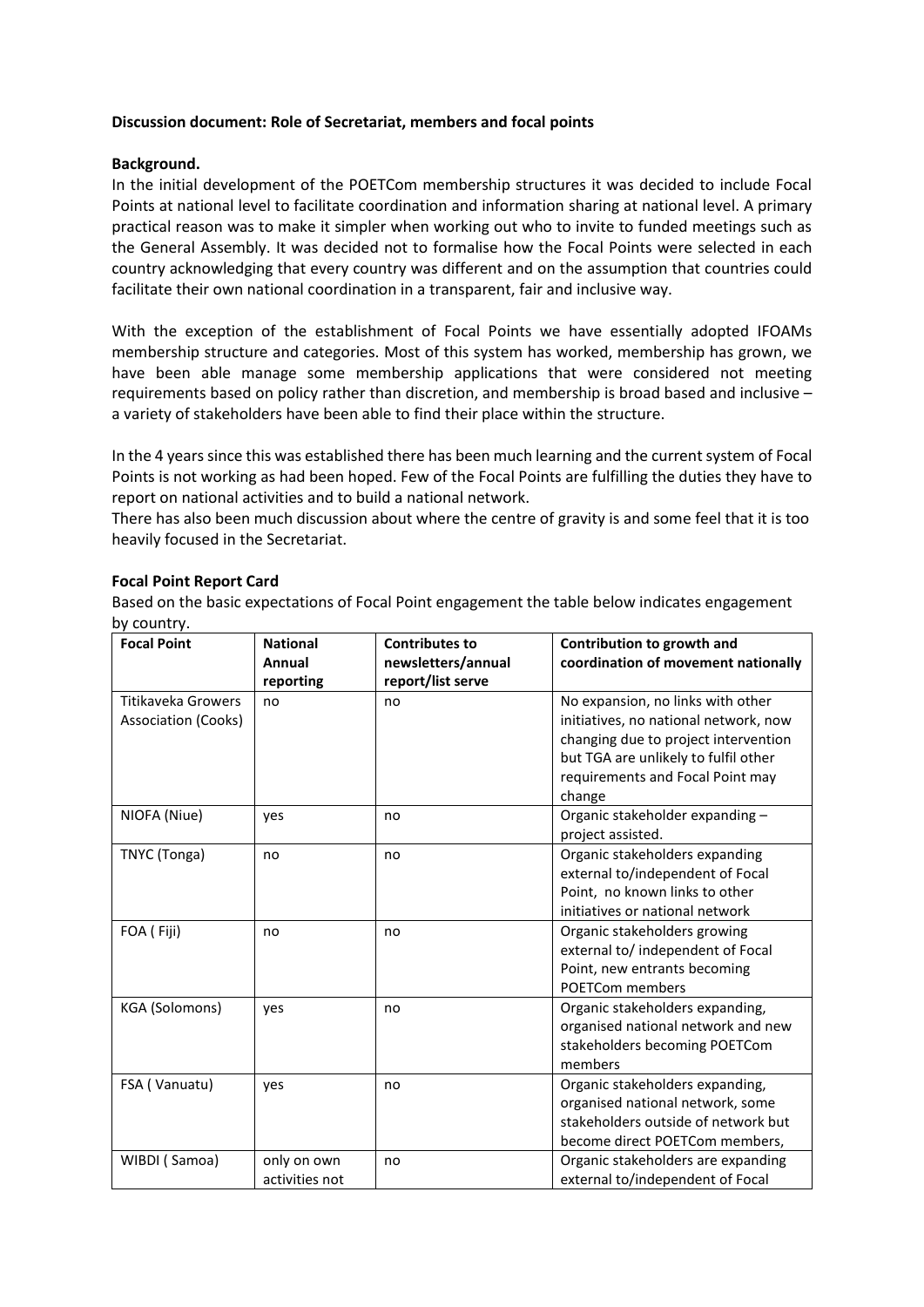|                      | other organic   |     | Point, new entrants not becoming     |
|----------------------|-----------------|-----|--------------------------------------|
|                      | activities      |     | POETCom members, no national         |
|                      |                 |     | network                              |
| POGA (Palau)         | yes             | yes | Organic stakeholders expanding       |
| K-Organic            | only on own     | no  | No                                   |
| Producers (Kiribati) | activities, not |     |                                      |
|                      | other organic   |     |                                      |
|                      | activities      |     |                                      |
| NARI (PNG)           | no              | no  | Organic stakeholders growing, no     |
|                      |                 |     | connection to POETcom or Focal Point |
| French Polynesia     | only on own     | no  | Organic stakeholders are multiplying |
|                      | activities, not |     | external to/independent of Focal     |
|                      | other organic   |     | point, new entrants not becoming     |
|                      | activities      |     | <b>POETCom members</b>               |
| New Caledonia        | only on own     | yes | Organic stakeholders expanding with  |
|                      | activities, not |     | Focal Point and independent          |
|                      | other organic   |     | of/external to Focal Point, new      |
|                      | activities      |     | entrants becoming POETCom            |
|                      |                 |     | members                              |
| MIOFA (Marshal       | New member      |     |                                      |
| Islands)             |                 |     |                                      |
| Wallis & Futuna      | Yes (via New    | no  | unknown                              |
|                      | Caledonia       |     |                                      |
|                      | Chamber of Ag)  |     |                                      |

*NB. "organic stakeholders expanding" refers to new organisations/businesses/farmer groups etc NOT increased numbers in existing Focal Points programme*

Generally speaking Focal Points are not fulfilling basic requirements for engagement as per the membership policy and basic expectations.

While lack of resources and capacity has been identified as an issue in Focal Points 'playing their part' it is also clear that the role of the Focal points is not well articulated to all - some Focal Points are not clear they are meant to provide data on the whole country, others think all organic activities in the country must 'go through' them. In some cases local issues and the priorities or perceived business prerogatives of the Focal Point inhibits them from paying the role effectively, particularly with regard to supporting growth of the movement and new entrants into organics outside of their own programme. In some cases where Focal Points are the 'funnel' for information to members it is unclear how much information gets through.

In some cases even those Focal Points that are well resourced are unable for a variety of reasons to establish relationships with other organic stakeholders and so do not fulfil these requirements – and in some cases block POETCom support to other organic stakeholders. In some cases organic stakeholders are reluctant to apply for membership as they feel that POETCom in their countries is 'controlled' by the Focal Point and so there is no point in joining

# **IFOAM model**

IFOAM does not have a Focal Point system. Membership is direct in different categories, affiliates all have the opportunity to feed into policy and decision making. Membership surveys are also undertaken regularly.

For information gathering and data IFOAM contact individuals or organisations that assist them but it is not an expectation or role of membership.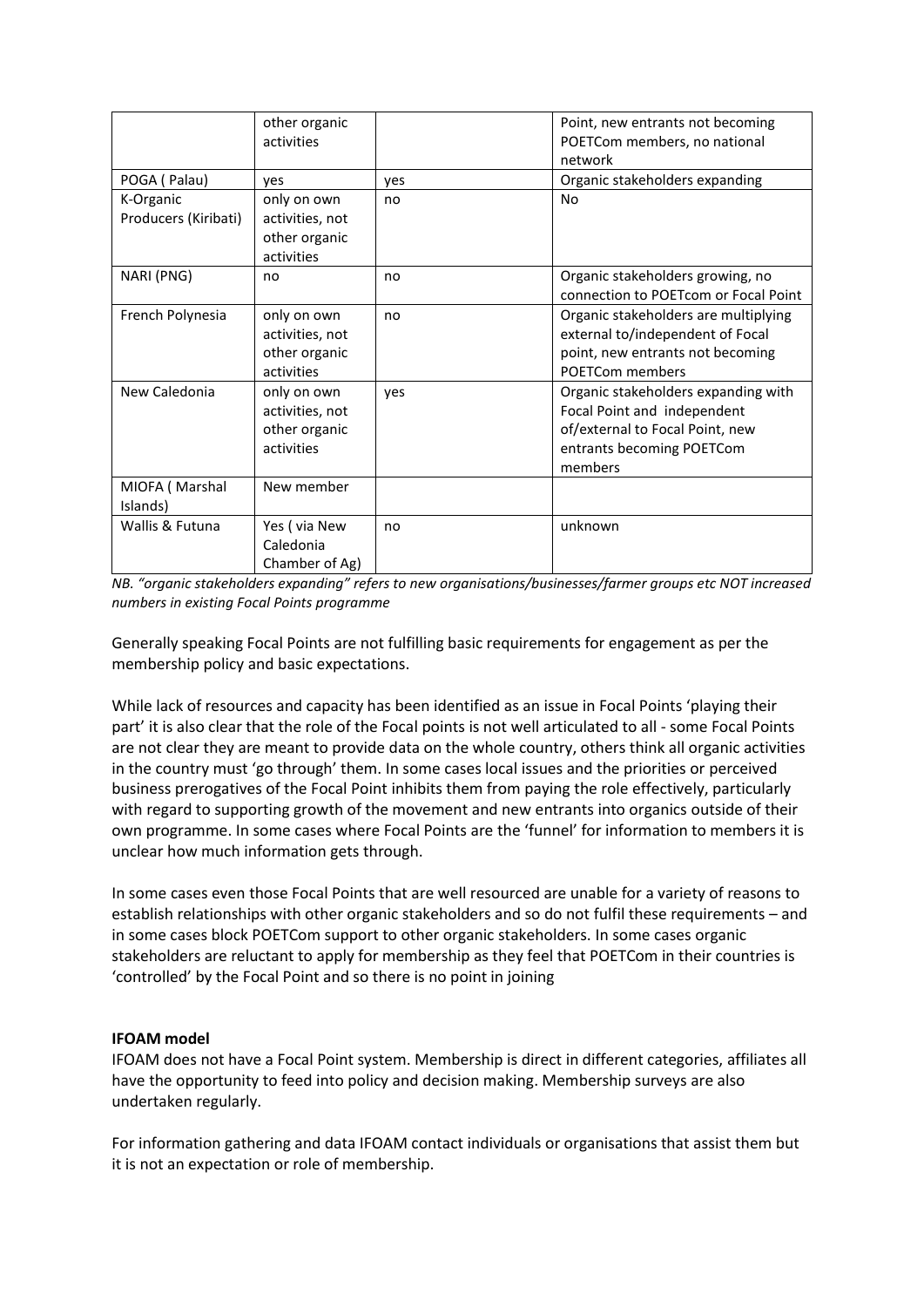As with most umbrella organisations expectations of direct engagement are moderate and there is always an aim to improve member engagement.

IFOAM does not aim to build capacity of its members other than by provision of advocacy materials and ways to engage in campaigns and through training materials on organic production and certification – it does not engage in organisational capacity building activities.

### **SUNGO/PIPSO model**

Organisations at national level join/form a formalised membership based *umbrella body* that serves as 'focal point' for the regional body. This requires a national governance structure, which implies more resources. It must be open and inclusive and could not be an existing single entity such as an NGO, it must genuinely represent all its members in a country and other organisations must be able to join it without having to integrate their own programmes with the umbrella body or give up their own organic programmes and activities.

With this model the struggle continues at National level for engagement, always it is the secretariat that drives the organisation as members are focused on their own particular mandate and contribute to development through that.

Neither SUNGO nor PIPSO have made the same level of requests for reporting and participation

### **PIFON**

PIFON has a direct membership model, but it is selective with prospective members having to be invited by an existing member and then given provisional membership for 12 months before being allowed membership (if approved). It does not have focal points. It currently has one project where some of its members (who happen to be the original members) in the project countries are given a grant to implement their own programmes, similar to how POETCom has found grants to support activities in some countries.

### **Recommendation from the Secretariat**

The Secretariat believes that a structure with Focal Points is not the most effective way to achieve the vision and mission of POETCom. In some cases they can even be detrimental and could lead to a fracturing of the movement.

5 responsibilities were identified from Board contributions ( Bob and Francois) as to the role of Focal Points, all of these however could be carried out by any member

| <b>Suggested Focal Point role</b>                                                                  | <b>Secretariat Comment</b>                                                                                                                                      |
|----------------------------------------------------------------------------------------------------|-----------------------------------------------------------------------------------------------------------------------------------------------------------------|
| Representing interest of the organic community in<br>their country, including advocacy, awareness, | All members can do this in their own sphere                                                                                                                     |
| Providing information as required by POET Com<br>Secretariat                                       | All members through Annual survey or specific<br>requests by secretariat                                                                                        |
| Disseminating POET Com information to country'<br>members                                          | Direct through current channels; list serve;<br>newsletters etc. This ensures the information is<br>getting through to all members with no bottle necks         |
| Contributing financially to POET Com Secretariat                                                   | Membership fee structure, all members contribute                                                                                                                |
| Being designated by all members of their country                                                   | Current experience shows there are issues in<br>countries where there are issues/conflict between<br>organic stakeholders and/or stakeholders feel<br>excluded. |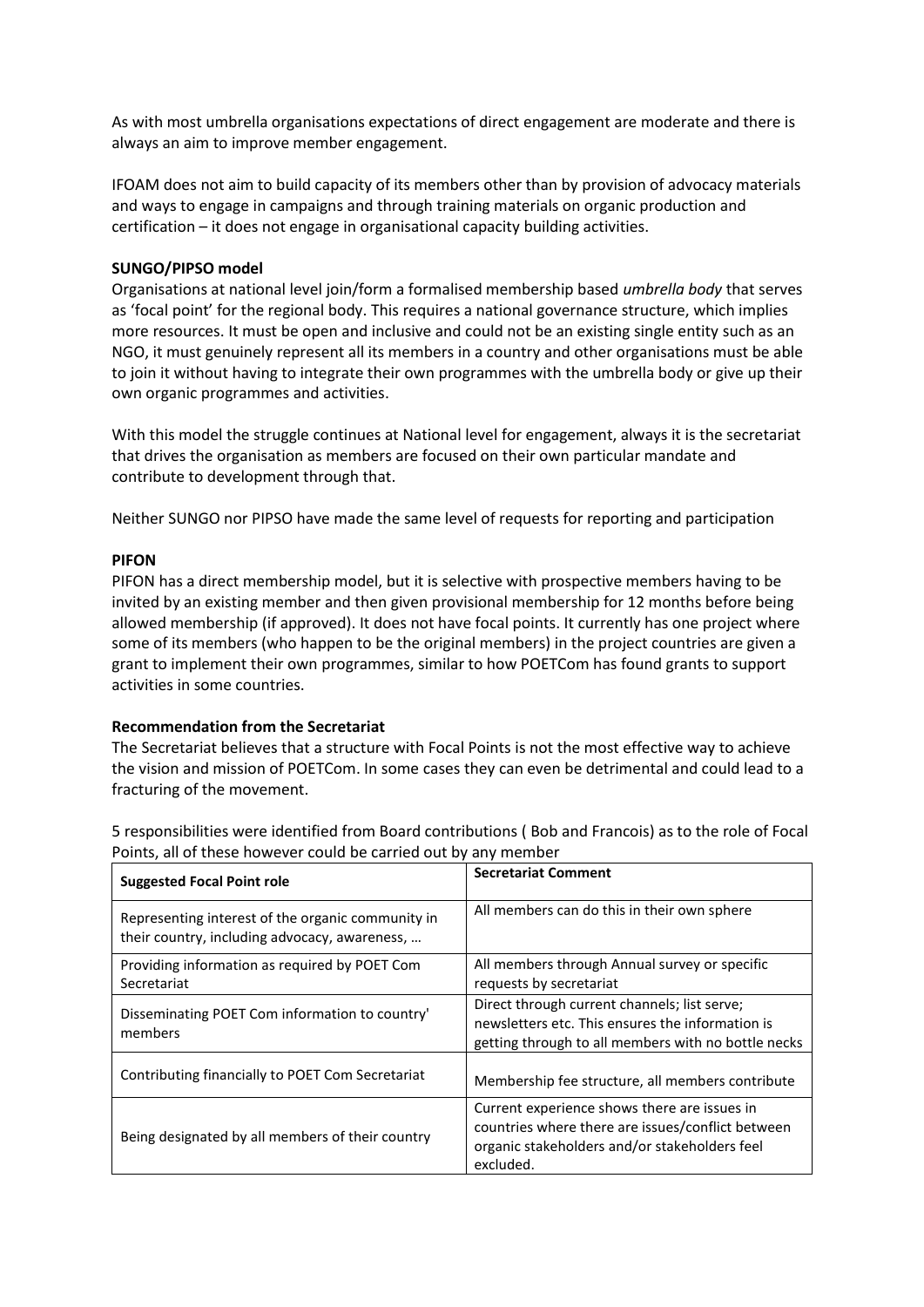Aiming to build the capacity of focal points (capacity to do what? And for whom?) will not address some of the fundamental issues that currently exist in the system.

There may in some cases be a clear role for a National Organic Association – such as hosting a national certification scheme or PGS, but this would not necessitate that they are a POETCom Focal point. It would necessitate that their systems meet requirements and they are licensed to use the Organic Pasifika Mark.

Realistically the most effective participation from members is through them successfully implementing their own work programmes to promote organics. From the various discussions there has been no clear indication or suggestion of what Focal Points (or members) would need to do to shift the 'centre of gravity' away from the Secretariat. Experience shows that the reality of umbrella organisations is that the secretariat will be the driver and the work to improve engagement of members is ongoing and challenging and best done through constantly improving communication and creating opportunities for engagement.

It is worth noting that in none of our vision, mission or strategy documents are Focal Points articulated– it is about organic stakeholders and growing the movement for the Pacific and global good. It is only in the log frame for the strategic plan where Focal Points are mentioned and in all cases the actions they are to contribute towards could be done by all members.

*The Secretariat recommends that we take to the General Assembly a motion to change the structure to direct membership and direct election of Board members from and by the membership. Also to consider a slight enlargement of the Board to 7 to ensure a wider representation of membership. A membership fee structure should be introduced.*

The Secretariat believes this would engender more direct involvement of members and allow POETCom to be more inclusive and reach a broader base.

# **Role of the Secretariat**

In light of this the role of the secretariat remains mostly unchanged as follows:

Develop and implement programmes to assist in the achievement of POETCom's vision and mission. *Our vision is that:*

"Pacific Organics & Ethical Trade – the key contributor to sustaining our cultures and communities, improving farmer livelihoods, people's health and the environment in the Pacific". *Our mission is:*

"Through coordination, information sharing, networking, capacity building and establishing a regional certification scheme; grow the organic and ethical trade movement and contribute to a productive, resilient, sustainable and healthy Pacific Island region."

In order to do this the Secretariat will:

- Nurture Pacific organic principles and aims of Pacific organic agriculture as outlined in POS.
- Work toward POETCom's objective to serve its affiliates to the greatest extent possible, making effective use of the resources available [in a non-discriminatory manner]. That is to serve all eligible and requesting help.
- Contribute to development and implementation of POETCom's plans e.g.
- Development and strategies e.g. communications.